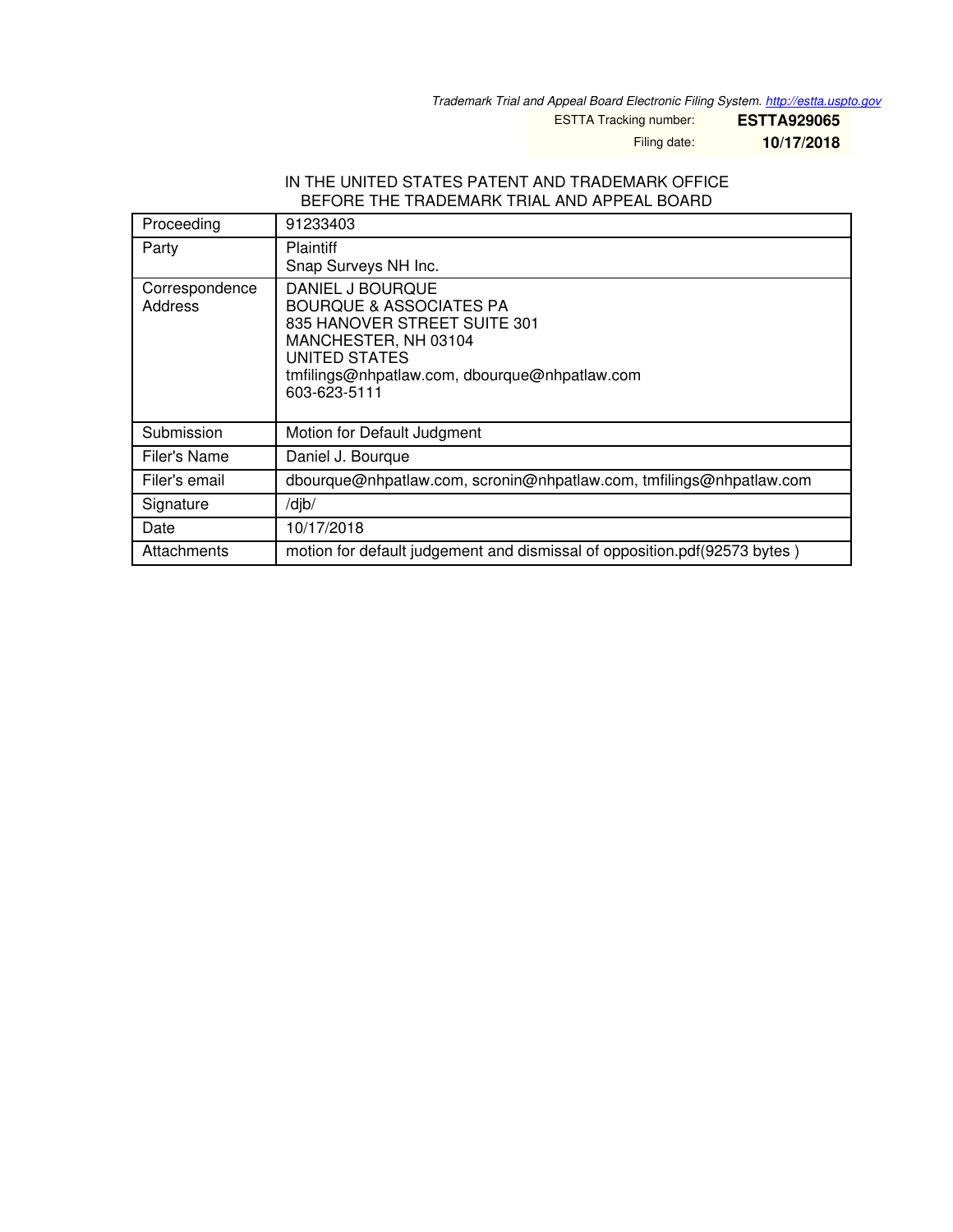## IN THE UNITED STATES PATENT AND TRADEMARK OFFICE BEFORE THE TRADEMARK TRIAL AND APPEAL BOARD

| SNAP SURVEYS NH INC. - OPPOSER |                           |
|--------------------------------|---------------------------|
|                                |                           |
| V.                             | ) Proceeding No. 91233403 |
|                                |                           |
| Morgan Bramlet - Applicant     |                           |

# **MOTION FOR DEFAULT JUDGEMENT DISMISSING OPPOSITION WITH PREJUDICE**

 Opposer, Snap Surveys NH Inc., hereby requests the Board to enter a Default Judgement thereby dismissing the herein identified opposition, with prejudice, given that applicant's previously pending application 87/084, 472 which was the basis for this opposition, has now been abandoned after an inter partes decision of the Board entered in proceeding number 91233447 on July 16, 2018.

## **CONCLUSION**

Accordingly, Opposer's request for order for Default Judgement dismissing the opposition with prejudice should be granted by the Board.